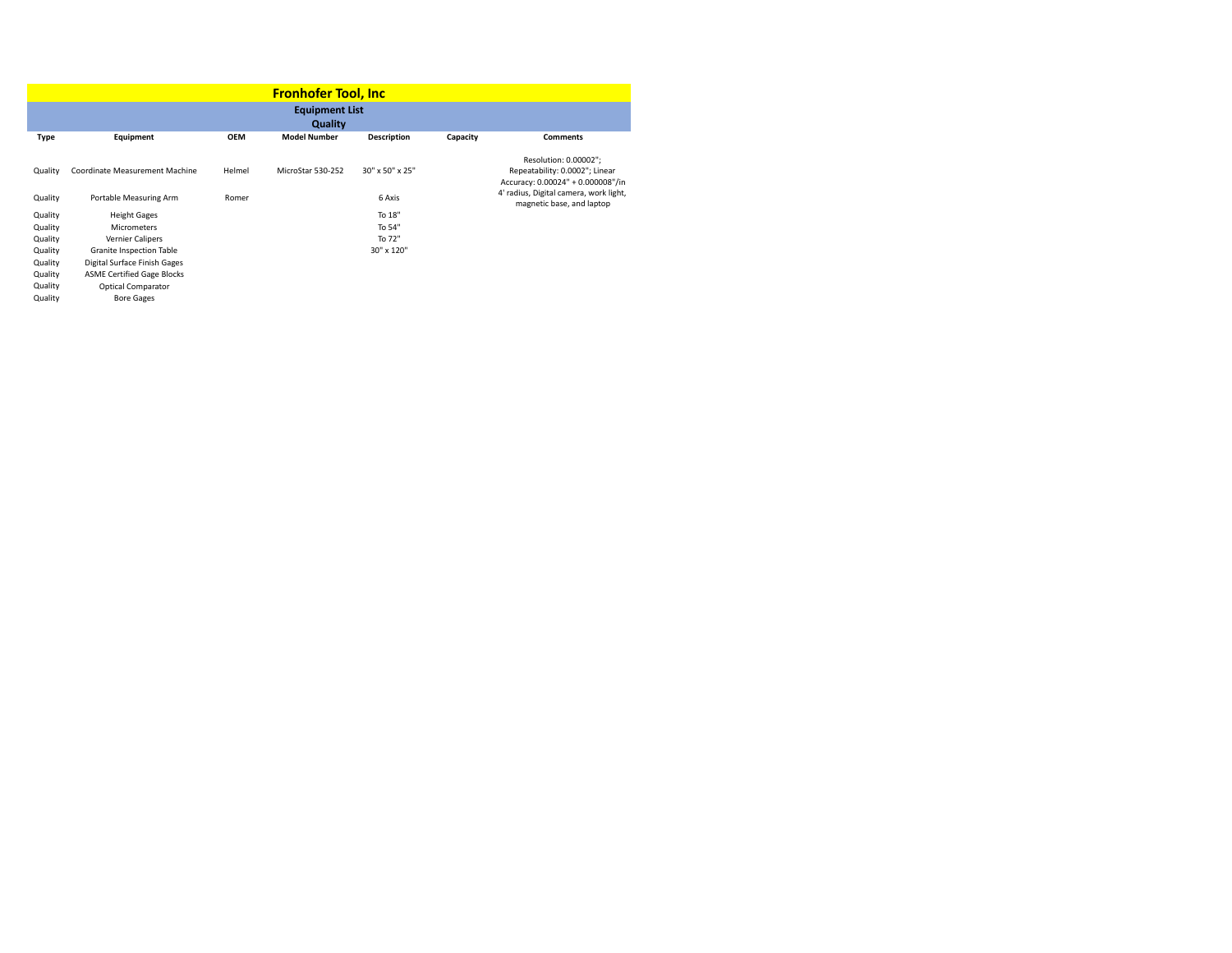| <b>Fronhofer Tool, Inc</b> |                      |                     |                     |                    |                                                                                                                                                           |  |  |  |
|----------------------------|----------------------|---------------------|---------------------|--------------------|-----------------------------------------------------------------------------------------------------------------------------------------------------------|--|--|--|
| <b>Equipment List</b>      |                      |                     |                     |                    |                                                                                                                                                           |  |  |  |
| <b>Milling</b>             |                      |                     |                     |                    |                                                                                                                                                           |  |  |  |
| <b>Type</b>                | Equipment            | <b>OEM</b>          | <b>Model Number</b> | <b>Description</b> | Comments                                                                                                                                                  |  |  |  |
| CNC                        | Milling (Large)      | <b>Mighty Viper</b> | Pro                 | 356" x 150" x 58"  | 4 Axis, 58" clearance under rail, 60 tool<br>magazine, Fanuc 18m Controls, 50 HP<br>spindle drive                                                         |  |  |  |
| CNC                        | Milling (Large)      | <b>Mighty Viper</b> | <b>B5000XT</b>      | 200" x 83" x 28"   | 4 Axis, 40" clearance under rail, 60 tool<br>magazine, Fanuc 18M Controls, 35 HP<br>spindle drive                                                         |  |  |  |
| CNC                        | Milling (Large)      | <b>Mighty Viper</b> | <b>VMC-2000 PXT</b> | 83" x 78" x 31"    | 30 tool magazine, Mitsubishi Model MS30<br>Controls, 25 HP spindle drive, coolant thru<br>spindle                                                         |  |  |  |
| CNC                        | Milling (Large)      | Fumach              | DM-3000XXT          | 126" x 94" x 46"   | Siemens drive / motor, chip conveyor,<br>coolant system, gearbox, linear ways, Selco<br>3045 Controls                                                     |  |  |  |
| CNC                        | Milling (Large)      | Poreba              | HMB-110             | 87" x 63" x 22"    | Saddle travel = 63", spindle dia. = 4", built-in<br>rotary table = 47" x 59", Fanuc 18i Controls,<br>60 position tool changer, coolant through<br>spindle |  |  |  |
| CNC                        | (2) Milling (Medium) | Haas                | <b>VF7 Vertical</b> | 84" x 32" x 30"    | 50 tapered gear head, 7500 rpm spindle,<br>18" rotary table                                                                                               |  |  |  |
| CNC                        | Milling (Medium)     | Saeilo Magnum       | <b>75V</b>          | 67" x 30" x 26"    | 4 Axis, rotary table, 24 tool magazine, Fanuc<br>Controls, 25/30 HP spindle drive                                                                         |  |  |  |
| <b>CNC</b>                 | Milling (Medium)     | Mori Seiki          | <b>MV65</b>         | 60" x 26" x 25"    | 30 tool magazine, Fanuc 10M Controls,<br>20/25 HP spindle drive                                                                                           |  |  |  |
| <b>CNC</b>                 | Milling (Medium)     | Haas                | 3FT/50 Vertical     | 40" x 26" x 25"    | 50 tapered gear head, 7500 rpm spindle                                                                                                                    |  |  |  |
| CNC                        | Milling (Small)      | Haas                | MDC-500             | 20" x 14" x 20"    | Dual fixture stations, part probe system                                                                                                                  |  |  |  |
| CNC                        | Milling (Small)      | (2) Kiwa            | 4L                  | 32" x 18" x 22"    | 16 tool magazine, Fanuc 10M Controls, 10<br>HP spindle drive                                                                                              |  |  |  |
| Conventional               | Milling              | Gilbert             | Series T Horizontal | 48" x 48" x 60"    | 4" dia. spindle, rotary table                                                                                                                             |  |  |  |
| Conventional               | Milling              | Hurco               |                     | 30" x 15" x 5"     | Digital readout and power feed                                                                                                                            |  |  |  |
| Conventional               | Milling              | Alliant             |                     | 42"                | Digital readout and power feed                                                                                                                            |  |  |  |
| Conventional               | Milling              | OKK                 | MH3PII              | 36" x 15"          | Power feed, vertical attachment                                                                                                                           |  |  |  |
| Conventional               | Milling              | (2) Bridgeport      |                     | 42"                | Digital readout and power feed                                                                                                                            |  |  |  |
| Conventional               | Milling              | Kearnery & Trecker  |                     | 96" x 36"          | Digital readout, vertical attachment, power<br>feed                                                                                                       |  |  |  |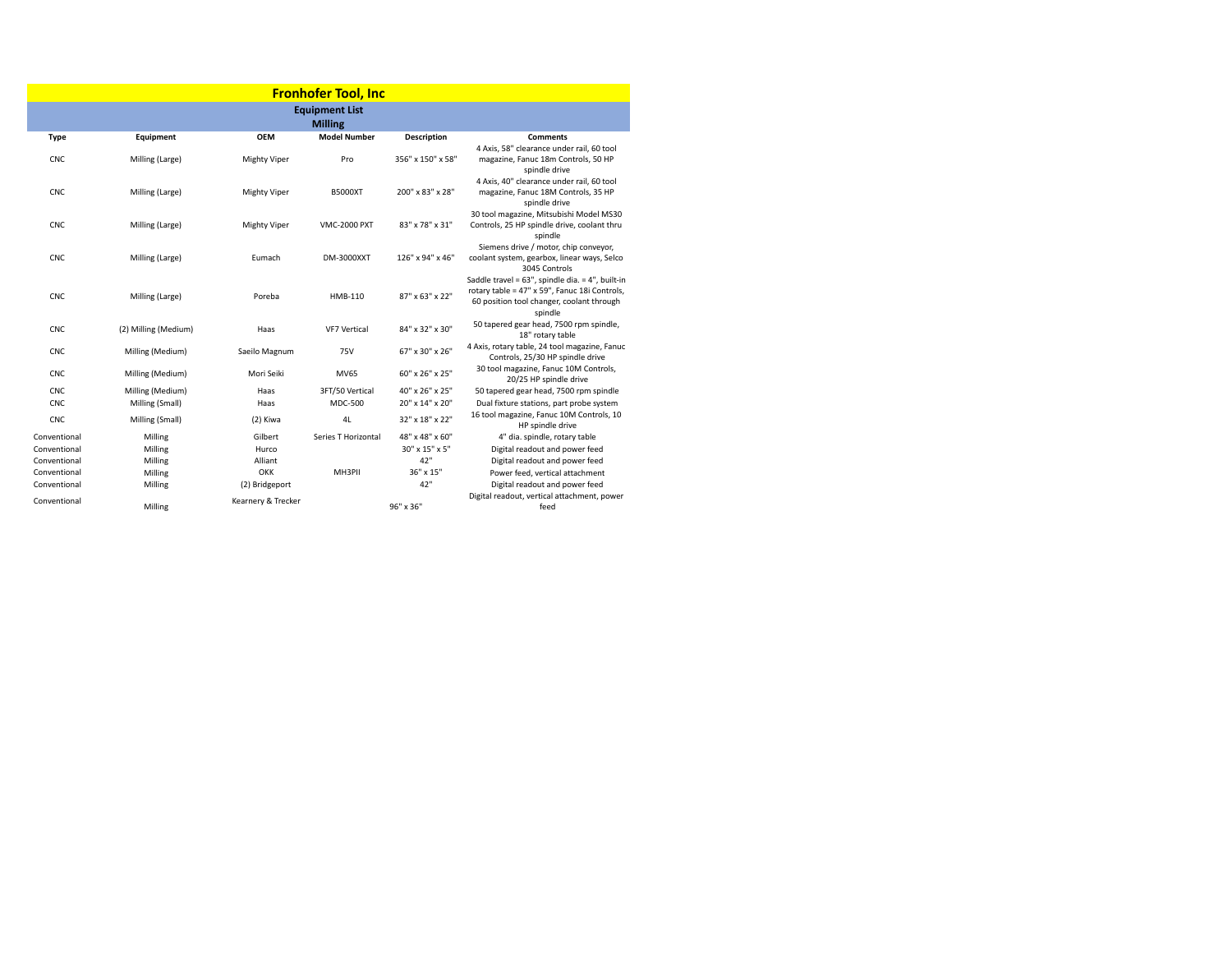| <b>Fronhofer Tool, Inc</b> |           |                            |                     |                                                                                  |                                                                                                                                                 |  |  |  |
|----------------------------|-----------|----------------------------|---------------------|----------------------------------------------------------------------------------|-------------------------------------------------------------------------------------------------------------------------------------------------|--|--|--|
| <b>Equipment List</b>      |           |                            |                     |                                                                                  |                                                                                                                                                 |  |  |  |
| <b>Turning</b>             |           |                            |                     |                                                                                  |                                                                                                                                                 |  |  |  |
| Type                       | Equipment | <b>OEM</b>                 | <b>Model Number</b> | <b>Description</b>                                                               | <b>Comments</b>                                                                                                                                 |  |  |  |
| CNC                        | Turning   | <b>Mighty Viper</b>        | CNC VTL-20/24(M)    | 95" dia, x 59" under rail                                                        | 18 Automatic tool changer, coolant thru spindel                                                                                                 |  |  |  |
| CNC                        | Turning   | King                       | 62" VBM             | 72" dia. X 56" under rail                                                        | Fanuc 18iT Controls, automatic tool changer                                                                                                     |  |  |  |
|                            |           |                            |                     |                                                                                  | Moric T6FII (Fanuc 16-II TA) Controls, high pressure                                                                                            |  |  |  |
| CNC                        | Turning   | Mori Seiki                 | SL-45MC/1000        | 47" cc, 29" max. turn, 18" swing over bed                                        | coolant (200psi), Renishaw Automatic Measuring<br>System, 16 (8-3.7HP) live tool turret, 18" hollow<br>chuch unit, 30 HP motor                  |  |  |  |
| CNC                        | Turning   | Dainichi                   | F45                 | 81" cc, 28" max. turn, 28" max swing                                             | 12 Tool turret (Heavy Duty), Fanuc 18iSC Controls,<br>50/60 HP motor                                                                            |  |  |  |
| <b>CNC</b>                 | Turning   | Dainichi                   | F25M Flash Turn     | 24" cc, 12" max. turn, 20" swing over bed                                        | 16 (7-1/2HP) live tool turret, Fanuc 18TSC Controls,<br>20 HP motor, LNS bar feeder                                                             |  |  |  |
| CNC                        | Turning   | Okuma                      | $LB-15$             | 20" cc, 10" max. turn                                                            | 3" LNS bar feeder, 12 tool turret, 15/20 HP motor                                                                                               |  |  |  |
| CNC                        | Turning   | Mori Seiki                 | ZL-I5 SMC           | 9" max. turn, 19" swing over bed, 15"<br>swing over cross slide                  | 4 Axis, Live miling and sub-spindle, 12 stations<br>upper turret / 6 stations lower turret, 16H Controls,<br>LNS Quick Load Space Saver barfeed |  |  |  |
| CNC                        | Turning   | Tongil                     | <b>TVL 20R</b>      | 24" max. turn, 30" max. swing, z-axis = 20"                                      | 12 tool turret, Fanuc OTC Controls, 35 HP spindle                                                                                               |  |  |  |
| CNC                        | Turning   | Haas                       | $TL-3$              | $20" \times 60"$ cc.                                                             | Manual tool room lathe                                                                                                                          |  |  |  |
| Conventional               | Turning   | <b>Niles</b>               |                     | 550" (45') between centers, 66" dia. swing<br>over carriage, 80" max. swing dia. |                                                                                                                                                 |  |  |  |
| Conventional               | Turning   | Lansing                    |                     | 435" (35') between centers, 46" dia. swing<br>over carriage, 52" max. swing dia. |                                                                                                                                                 |  |  |  |
| Conventional               | Turning   | Poreba                     |                     | 43" x 17" between centers, 31" swing over<br>cross-slide, 56" swing in gap       | Power compound for taper turning, inch/metric<br>threading, 4" hole thru spindle, digital readout                                               |  |  |  |
| Conventional               | Turning   | Monarch                    |                     | 33" x 132" between centers                                                       |                                                                                                                                                 |  |  |  |
| Conventional               | Turning   | <b>Clausing Colchester</b> | Horizontal          | 80" between centers, 21" in gap                                                  |                                                                                                                                                 |  |  |  |
| Conventional               | Turning   | Cincinatti Hypro Vertical  |                     | 60" swing, 48" under rail                                                        |                                                                                                                                                 |  |  |  |
| Conventional               | Turning   | <b>Clausing Colchester</b> | Horizontal          | 80" between centers, 17" in gap                                                  |                                                                                                                                                 |  |  |  |
| Conventional               | Turning   | <b>Clausing Colchester</b> | Horizontal          | 50" between centers, 15" in gap                                                  | Taper attachment                                                                                                                                |  |  |  |
| Conventional               | Turning   | Harrison                   | Horizontal          | 36" between centers, 12" in gap                                                  | Taper attachment                                                                                                                                |  |  |  |
| Conventional               | Turning   | Enterprise                 | 1330 Horizontal     | 14" x 48" between centers, 20" in gap                                            |                                                                                                                                                 |  |  |  |
| Conventional               | Turning   | Lansing                    | G (Horizontal)      | 24" x 84" between centers, 32" in gap                                            |                                                                                                                                                 |  |  |  |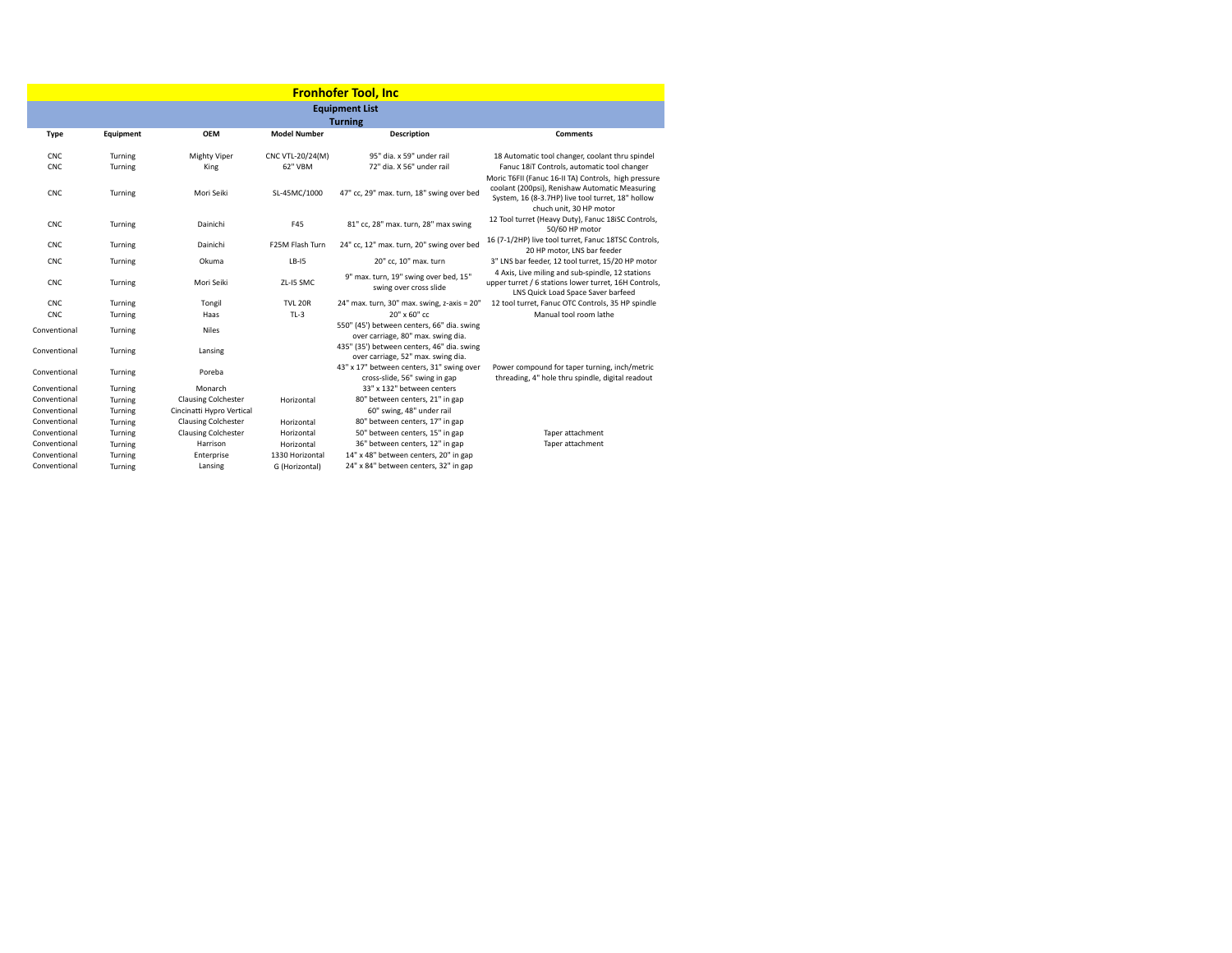| <b>Fronhofer Tool, Inc</b>      |                         |                      |                                                        |                       |  |  |  |  |
|---------------------------------|-------------------------|----------------------|--------------------------------------------------------|-----------------------|--|--|--|--|
| <b>Equipment List</b>           |                         |                      |                                                        |                       |  |  |  |  |
| <b>Drilling, Honing, Sawing</b> |                         |                      |                                                        |                       |  |  |  |  |
| Equipment                       | <b>OEM</b>              | <b>Model Number</b>  | <b>Description</b>                                     | <b>Comments</b>       |  |  |  |  |
| Drilling                        | <b>Buffalo Gang</b>     |                      | 4 head drill press                                     |                       |  |  |  |  |
| Drilling                        | Ikeda                   |                      | 4' radial arm                                          |                       |  |  |  |  |
| Drilling                        | (Several drill presses) |                      |                                                        |                       |  |  |  |  |
| Honing                          | Sunnen                  | CV-616 Cylinder King | 3/4" to 8" bore dia., 18" length, 9" stroke<br>length, | Power stroke and feed |  |  |  |  |
| Honing                          | (3) Sunnen              |                      | Portable hones                                         |                       |  |  |  |  |
| Sawing                          | (2) Marvel              | Series 8 Mark II     | 17" x 23"                                              |                       |  |  |  |  |
| Sawing                          | Marvel                  | Series 8 Mark III    | 19" x 24"                                              |                       |  |  |  |  |
| Sawing                          | Campbell Sever          | All Abrasive         | 16"                                                    |                       |  |  |  |  |
| Sawing                          | Johnson                 | Hi-Speed             | 14"                                                    | Auto bar feeder       |  |  |  |  |
| Sawing                          | Wells                   | Vertical             | 20" x 14"                                              | Power table           |  |  |  |  |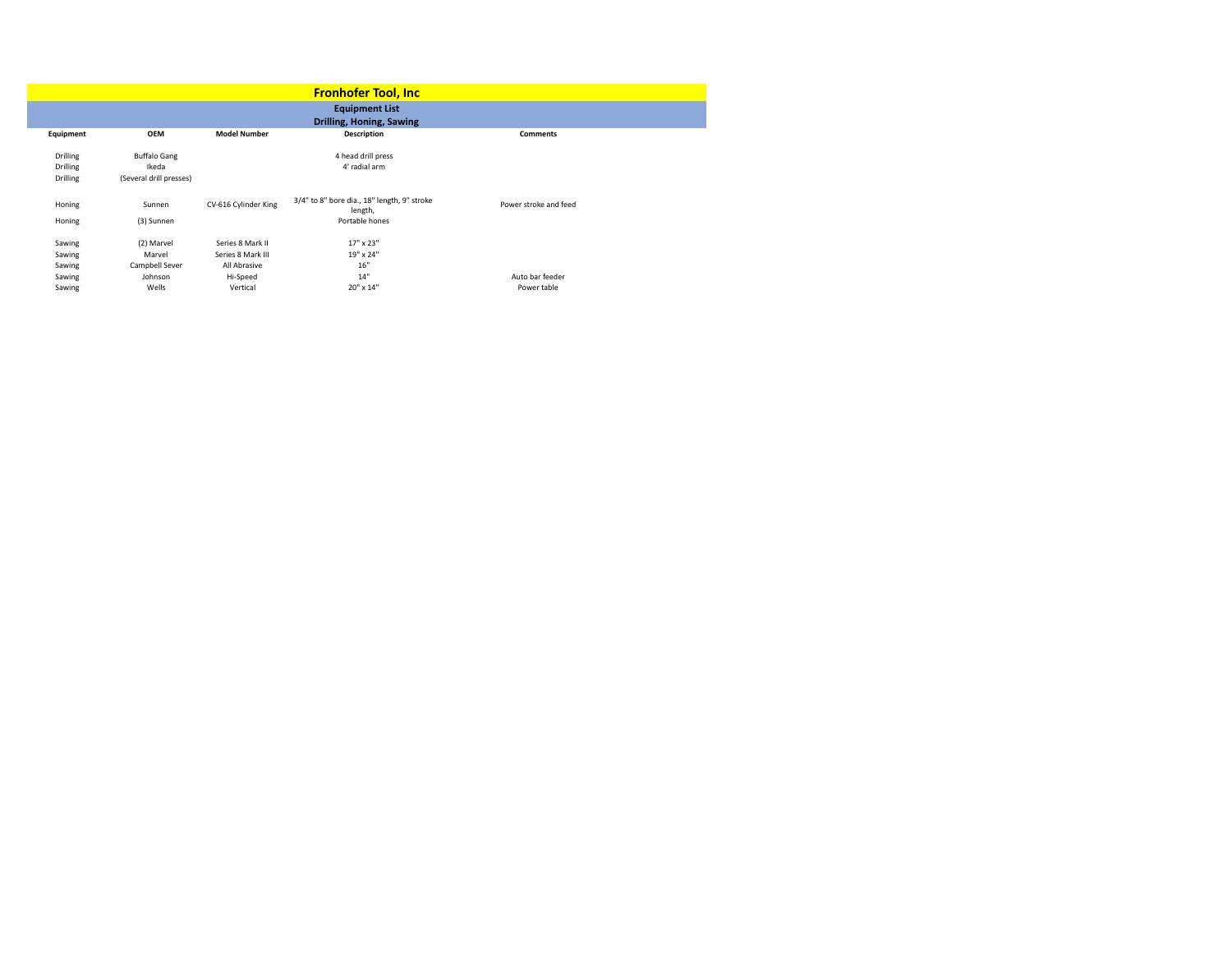| <b>Fronhofer Tool, Inc</b> |                                           |                       |                                 |                 |  |  |  |
|----------------------------|-------------------------------------------|-----------------------|---------------------------------|-----------------|--|--|--|
| <b>Equipment List</b>      |                                           |                       |                                 |                 |  |  |  |
| <b>Fabrication</b>         |                                           |                       |                                 |                 |  |  |  |
| Equipment                  | <b>OEM</b>                                | <b>Model Number</b>   | <b>Description</b>              | <b>Comments</b> |  |  |  |
| Welding                    | (5) Lincoln                               | 255                   | Powermig                        |                 |  |  |  |
| Welding                    | (5) Lincoln                               | R35-325               | Migs                            |                 |  |  |  |
| Welding                    | Millermatic                               | 200                   | Mig                             |                 |  |  |  |
| Welding                    | Millermatic                               | Dial Arc HF-P 310     | Tig                             |                 |  |  |  |
| Welding                    | (3) Lincoln                               | Precision 375         | Tig                             |                 |  |  |  |
| Forming                    | Verson                                    |                       | 115 ton press brake             |                 |  |  |  |
| Forming                    | Chicago                                   |                       | 20-25 ton press brake           |                 |  |  |  |
| Forming                    | Bertsch                                   | 4R M12-120            | 1/2" plate thickness x 10' long |                 |  |  |  |
| Finishing                  | Cincinatti Cylindrical                    |                       | 12" x 36"                       |                 |  |  |  |
| Finishing                  | Abrasive                                  | Surface Grinder       | $6" \times 18"$                 |                 |  |  |  |
| Finishing                  | Norton                                    | Surface Grinder       | 10" x 48"                       |                 |  |  |  |
| Finishing                  | Hammond                                   | <b>Tool Grinder</b>   |                                 |                 |  |  |  |
| Finishing                  | Ingersol                                  | <b>Tool Grinder</b>   |                                 |                 |  |  |  |
| Finishing                  | (2) Bader                                 | 4" Belt Sanders       |                                 |                 |  |  |  |
| Finishing                  | Bader                                     | 3" Belt Sander        | Centerless grinding             |                 |  |  |  |
| Finishing                  | Kar-ry                                    | 1" Belt Sander        |                                 |                 |  |  |  |
| Finishing                  | K.O. Lee                                  | <b>Tool Sharpener</b> |                                 |                 |  |  |  |
| Finishing                  | (Several other grinders and belt sanders) |                       |                                 |                 |  |  |  |
| Waterjets                  | (2) Flow Flying Bridge                    | 72" x 144"            |                                 |                 |  |  |  |